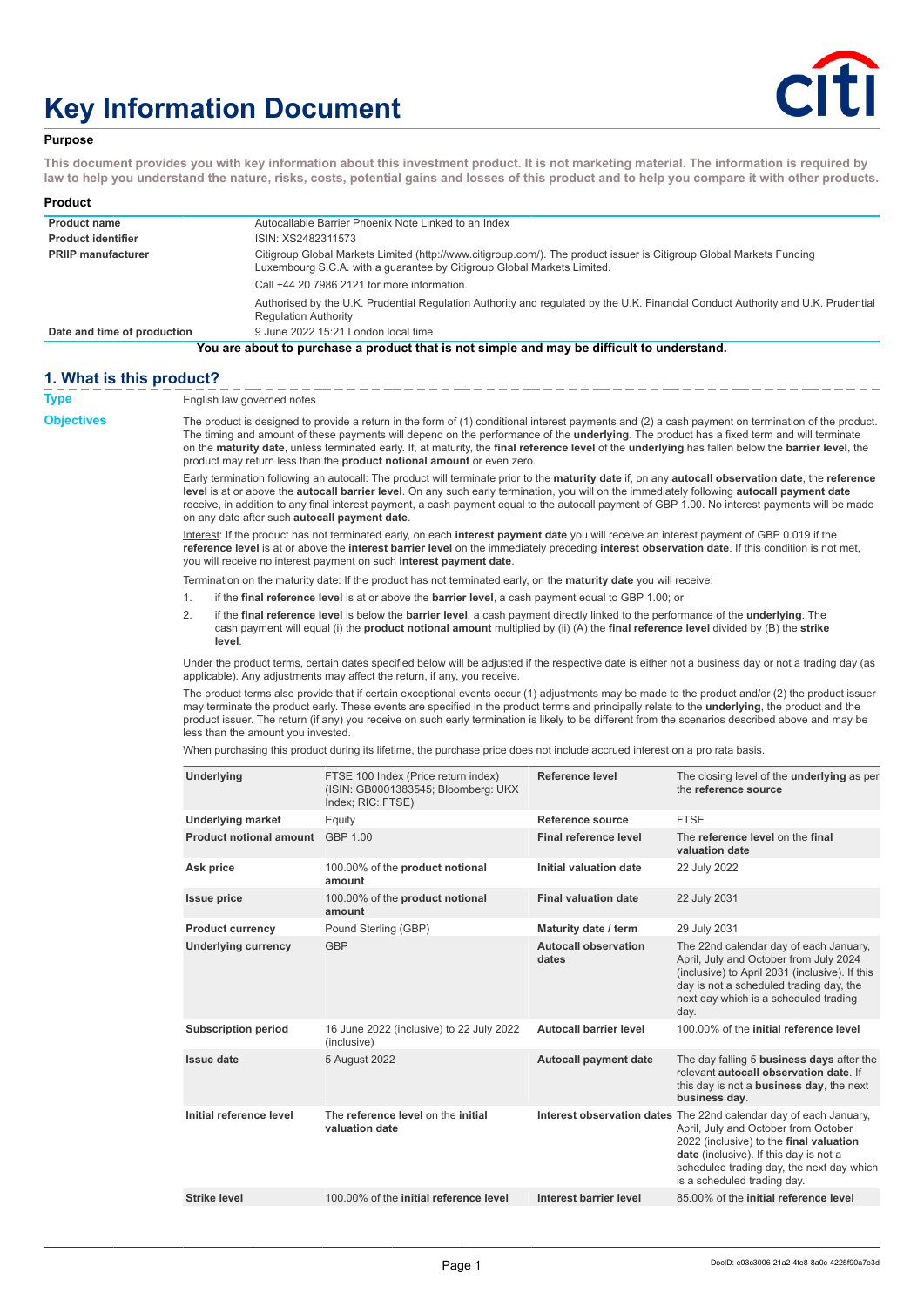April, July and October from October 2022 (inclusive) to the **maturity date** (inclusive). If this day is not a **business day**, the next **business day**.

**Intended retail investor** The product is intended to be offered to retail investors who fulfil all of the criteria below:

- 1. they have the ability to make an informed investment decision through sufficient knowledge and understanding of the product and its specific risks and rewards, either independently or through professional advice, and they may have experience of investing in and/or holding a number of similar products providing a similar market exposure;
- 2. they seek income, expect the movement in the underlying to perform in a way that generates a favourable return, have an investment horizon of the recommended holding period specified below and understand that the product may terminate early;
- 3. they accept the risk that the issuer or guarantor could fail to pay or perform its obligations under the product and they are able to bear a total loss of their investment; and
- 4. they are willing to accept a level of risk to achieve potential returns that is consistent with the summary risk indicator shown below. The product is not intended to be offered to retail clients who do not fulfil these criteria.

## **2. What are the risks and what could I get in return?**





**The risk indicator assumes you keep the product for 9 years. The actual risk can vary significantly if you cash in at an early stage and you may get back less. You may not be able to sell your product easily or may have to sell at a price that significantly impacts on how much you get back.**

The summary risk indicator is a quide to the level of risk of this product compared to other products. It shows how likely it is that the product will lose money because of movements in the markets or because we are not able to pay you.

We have classified this product as 4 out of 7, which is a medium risk class. This rates the potential losses from future performance at a medium level, and poor market conditions are very unlikely to impact our capacity to pay you.

**To the extent the currency of the country in which you purchase this product or your account currency differs from the product currency, please be aware of currency risk. You will receive payments in a different currency so the final return you will get depends on the exchange rate between the two currencies. This risk is not considered in the indicator shown above.**

This product does not include any protection from future market performance so you could lose some or all of your investment.

For detailed information about all risks relating to the product please refer to the risk sections of the prospectus and any supplements thereto as specified in the section "7. Other relevant information" below.

#### **Performance scenarios Market developments in the future cannot be accurately predicted. The scenarios shown are only an indication of some of the possible outcomes based on recent returns. Actual returns could be lower.**

| <b>Scenarios</b>       |                                        | 1 year        | 5 years       | 9 years                         |
|------------------------|----------------------------------------|---------------|---------------|---------------------------------|
|                        |                                        |               |               | (Recommended<br>holding period) |
| <b>Stress scenario</b> | What you might get back<br>after costs | GBP 3,983.35  | GBP 4,088.85  | GBP 2,829.95                    |
|                        | Average return each year               | $-60.17%$     | $-16.38%$     | $-13.11\%$                      |
| Unfavourable scenario  | What you might get back<br>after costs | GBP 6.814.48  | GBP 5.867.06  | GBP 4.577.11                    |
|                        | Average return each year               | $-31.86%$     | $-10.12%$     | $-8.33%$                        |
| Moderate scenario      | What you might get back<br>after costs | GBP 9.770.89  | GBP 10.717.34 | GBP 11.520.00*                  |
|                        | Average return each year               | $-2.29%$      | 1.40%         | 1.59%                           |
| Favourable scenario    | What you might get back<br>after costs | GBP 11.049.73 | GBP 11.658.34 | GBP 12.090.00**                 |
|                        | Average return each year               | 10.50%        | 3.12%         | 2.14%                           |

\* This scenario assumes that the product early terminates in July 2024 and you do not reinvest the proceeds.

\*\* This scenario assumes that the product early terminates in July 2025 and you do not reinvest the proceeds.

This table shows the money you could get back over the next 9 years under different scenarios, assuming that you invest GBP 10,000.

The scenarios shown illustrate how your investment could perform. You can compare them with the scenarios of other products. The scenarios presented are an estimate of future performance based on evidence from the past on how the value of this investment varies, and are not an exact indicator. What you get will vary depending on how the market performs and how long you keep the product. The stress scenario shows what you might get back in extreme market circumstances, and it does not take into account the situation where we are not able to pay you. In addition, you should note that the results shown for the intermediate holding periods do not reflect estimates of the product's future value. You should therefore not base your investment decision on the results shown for these interim holding periods.

The figures shown include all the costs of the product itself, but may not include all the costs that you pay to your advisor or distributor. The figures do not take into account your personal tax situation, which may also affect how much you get back.

## **3. What happens if the manufacturer is unable to pay out?**

You are exposed to the risk that the issuer or quarantor might be unable to meet its obligations in connection with the product for instance in the event of bankruptcy or an official directive for resolution action. This may materially adversely affect the value of the product and could lead to you losing some or all of your investment in the product. The product is not a deposit and as such is not covered by any deposit protection scheme.